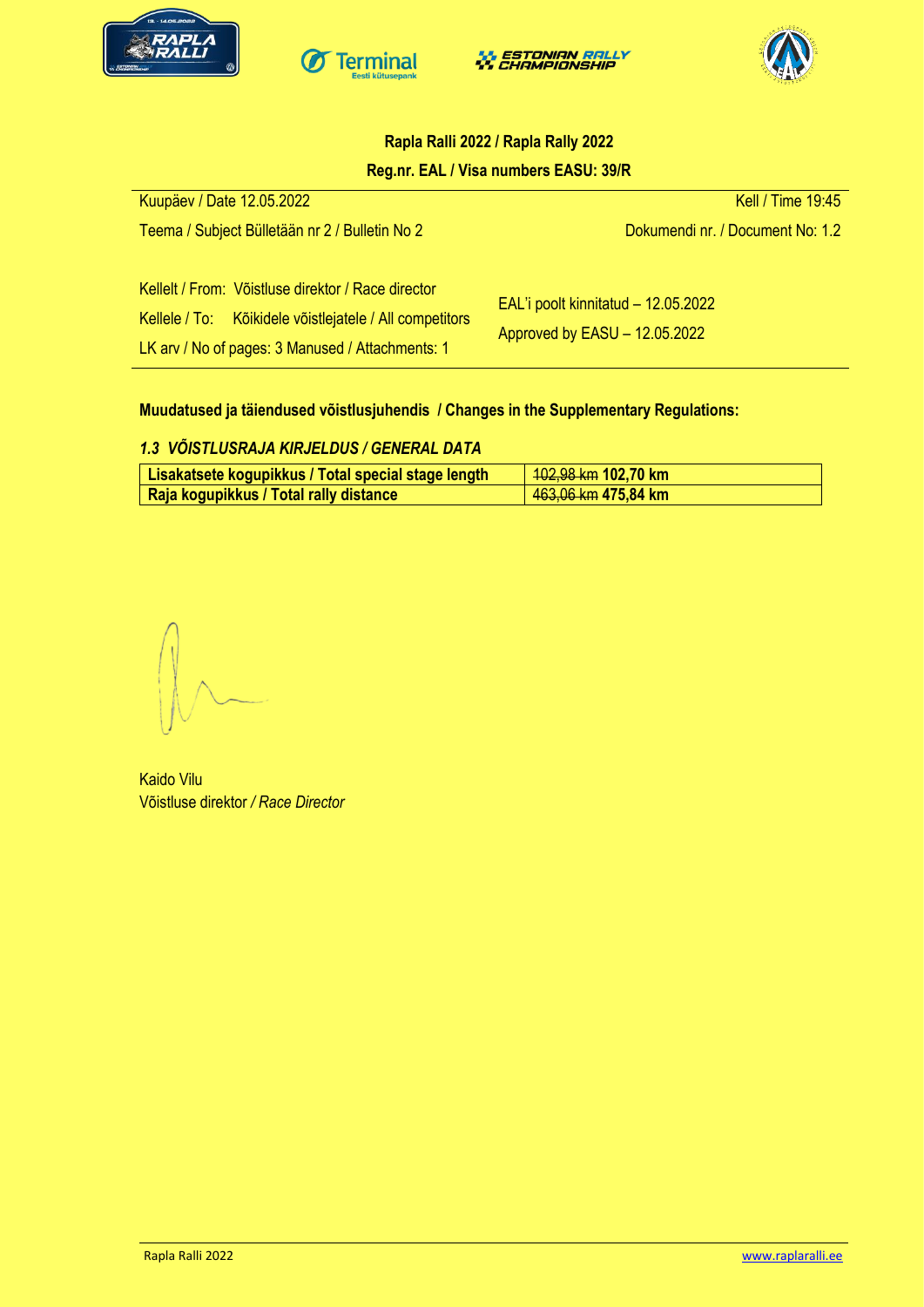







*LISA 1 – AJATABEL APPENDIX 1 – ITINERARY*

| LEG <sub>1</sub>          |                                                 |                |                  | 13 mai 2022<br>Reede/ |                |                |  |
|---------------------------|-------------------------------------------------|----------------|------------------|-----------------------|----------------|----------------|--|
| <b>TC</b>                 | Location                                        | SS dist.       | Liaison<br>dist. | Total<br>dist.        | Target<br>time | 1st car<br>due |  |
| $\mathbf 0$               | Service Park out                                |                | 1,91             | 1,91                  |                | 17:10          |  |
| <b>RZ</b><br>$\mathbf{1}$ | <b>Refuel Rapla</b><br>Distance to next refuel  | (24, 38)       | (131, 45)        | (155, 83)             |                |                |  |
| 0A                        | Rapla City podium                               |                |                  |                       | 00:20          | 17:30          |  |
| 1                         | Adila 1                                         |                | 23,27            | 23,27                 | 00:35          | 18:05          |  |
| SS <sub>1</sub>           | <b>Kiiltrans</b>                                | 10,63          |                  |                       |                | 18:08          |  |
| 2                         | Rapla Linn 1                                    |                | 37,76            | 48,39                 | 01:00          | 19:08          |  |
| SS <sub>2</sub>           | Kuusiku tee arendused                           | 1,56           |                  |                       |                | 19:11          |  |
| 3                         | Adila 2                                         |                | 24,60            | 26,16                 | 00:50          | 20:01          |  |
| SS3                       | <b>Tommirent</b>                                | 10,63          |                  |                       |                | 20:04          |  |
| 4                         | Rapla Linn 2                                    |                | 37,76            | 48,39                 | 00:55          | 20:59          |  |
| SS4                       | <b>Rapla Rehvikeskus</b>                        | 1,56           |                  |                       |                | 21:02          |  |
| 4A                        | Service A IN                                    |                | 6,15             | 7,71                  | 00:10          | 21:12          |  |
|                           | Service A (Rapla)                               | (24, 38)       | (129, 54)        | (153, 92)             | 00:30          |                |  |
| 4B                        | Service A OUT / Parc Ferme IN (early check-in a | $\overline{a}$ |                  |                       |                | 21:42          |  |
| v. 25.03.2022             |                                                 |                | Sunrise          | 04:52                 | Sunset         | 21:45          |  |